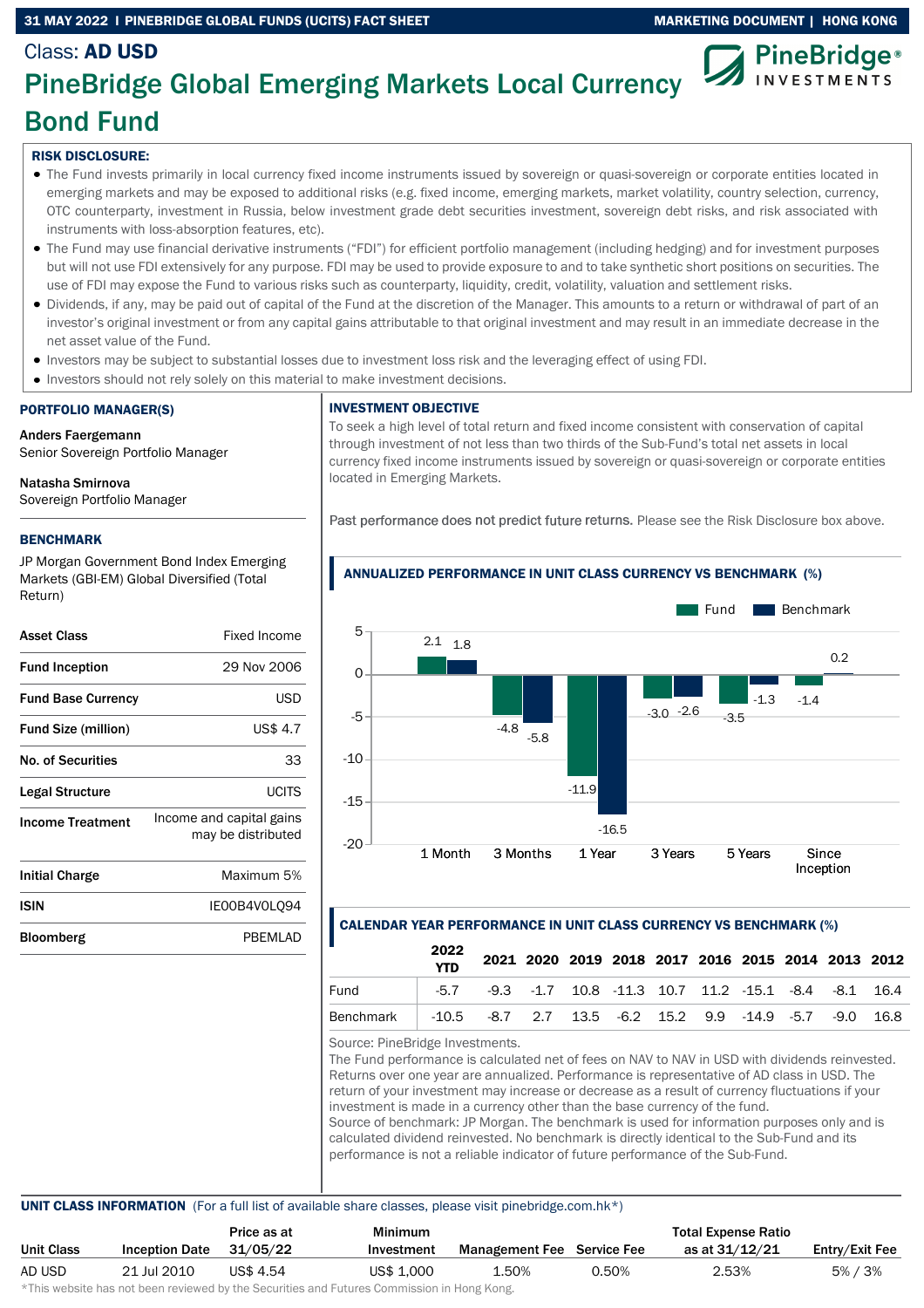### 31 MAY 2022 I PINEBRIDGE GLOBAL FUNDS (UCITS) FACT SHEET MARKETING DOCUMENT | HONG KONG

# Class: AD USD

# PineBridge Global Emerging Markets Local Currency Bond Fund

# CURRENCY EXPOSURE (%)

|            | <b>FUND</b> | <b>BENCHMARK</b> |
|------------|-------------|------------------|
| <b>BRL</b> | 13.0        | 10.0             |
| <b>MXN</b> | 11.2        | 10.0             |
| <b>CNY</b> | 10.7        | 10.0             |
| ZAR        | 8.9         | 10.0             |
| <b>MYR</b> | 8.4         | 10.0             |
| <b>USD</b> | 7.5         | 0.0              |
| COP        | 6.5         | 4.7              |
| <b>IDR</b> | 6.3         | 10.0             |
| <b>PLN</b> | 6.1         | 7.1              |
| Other      | 21.4        | 28.2             |

### TOP TEN HOLDINGS (%)

|                                    | <b>FUND</b> |
|------------------------------------|-------------|
| 3.25% CHINA GOVT BOND 06/Jun/2026  | 9.0         |
| 10% MEXICAN BONOS 05/Dec/2024      | 7.5         |
| 9.762% BRAZIL NTN-F 01/Jan/2031    | 5.2         |
| 10.5% REP SOUTH AFRICA 21/Dec/2026 | 4.6         |
| 2.25% POLAND GOVT BOND 25/Oct/2024 | 4.4         |
| 9.762% BRAZIL NTN-F 01/Jan/2027    | 4.1         |
| 4.762% MALAYSIA GOVT 07/Apr/2037   | 4.1         |
| 10% MEXICAN BONOS 20/Nov/2036      | 3.7         |
| 3.478% MALAYSIA GOVT 14/Jun/2024   | 3.5         |
| 5.94% PERU B SOBERANO 12/Feb/2029  | 3.3         |

### FUND ANALYSIS

|                        | <b>3 YEARS</b> |
|------------------------|----------------|
| Information Ratio      | $-0.1$         |
| Tracking Error (%)     | 3.0            |
| Standard Deviation (%) | 12.5           |
| <b>Beta</b>            | 1.0            |
| R Squared (%)          | 94.2           |

# GEOGRAPHICAL BREAKDOWN (%)

|              | <b>FUND</b> | <b>BENCHMARK</b> |
|--------------|-------------|------------------|
| Brazil       | 13.0        | 10.0             |
| Mexico       | 11.2        | 10.0             |
| China        | 10.6        | 10.0             |
| South Africa | 8.9         | 10.0             |
| Malaysia     | 8.1         | 10.0             |
| Colombia     | 6.2         | 4.7              |
| Poland       | 6.1         | 7.1              |
| Indonesia    | 6.0         | 10.0             |
| Other        | 20.7        | 28.2             |
| Cash         | 9.1         | 0.0              |

### CREDIT RATING (%)

|           | <b>FUND</b> | <b>BENCHMARK</b> |
|-----------|-------------|------------------|
| Aaa       | 9.1         | 0.0              |
| Aa        | 5.6         | 4.5              |
| A         | 27.4        | 8.0              |
| Baa       | 36.0        | 31.9             |
| Ba        | 21.9        | 21.7             |
| B         | 0.0         | 0.6              |
| <b>NR</b> | 0.0         | 33.4             |

### PORTFOLIO CHARACTERISTICS

| Avg Coupon (%)              | 5.7     |
|-----------------------------|---------|
| Avg Yield to Maturity (%)   | 6.6     |
| <b>Average Duration Yrs</b> | 4.1     |
| Avg Credit Rating           | A3/Baa1 |

#### **GLOSSARY**

Reflects sensitivity of the fund's returns to that of benchmark returns. A beta of 1.05 suggests that the fund could perform 5% better than the benchmark in up market and 5% worse in down market, assuming all other factors remain constant.

Exit Fee: Fee charged to investors when they redeem unit from a fund.

Information Ratio: Measures the funds returns above the benchmark returns relative to the risk (volatility) of the excess returns. It is a measure that identifies the consistency of the manager to outperform the benchmark.

Initial Fee: Fee charged to investors when they purchase units in a fund.

Management Fee: Percentage of the fund's assets that unitholders pay annually as remuneration to the investment adviser for managing the fund.

R Squared: Reflects the proportion of fund performance explained by changes in the benchmark. A high R-squared indicates the fund's performance has been in line with the benchmark. A low R-squared indicates the fund's performance has not been in line with the benchmark.

Service Fee: Percentage of fund's assets that retail unitholders pay annually for distribution services.

Total Expense Ratio (TER): Estimated percentage (annualized) of fund assets used to pay for management fees and operating expenses, including service fees (if any) incurred by the fund. Fund expenses are reflected in the NAV. When calculating the TER, PineBridge has used the amount of expenses that it has received or estimated in its capacity as the Fund's Manager. Please note that the expense ratio includes variable expenses that are based on a number of factors including fund size, transactions, and other expenses. No assurance can be given that the TER will be realized over any future given period.

Tracking Error: Reflects the degree of variability of fund returns in relation to the benchmark. The lower the number the closer the fund's historic performance is to the benchmark.